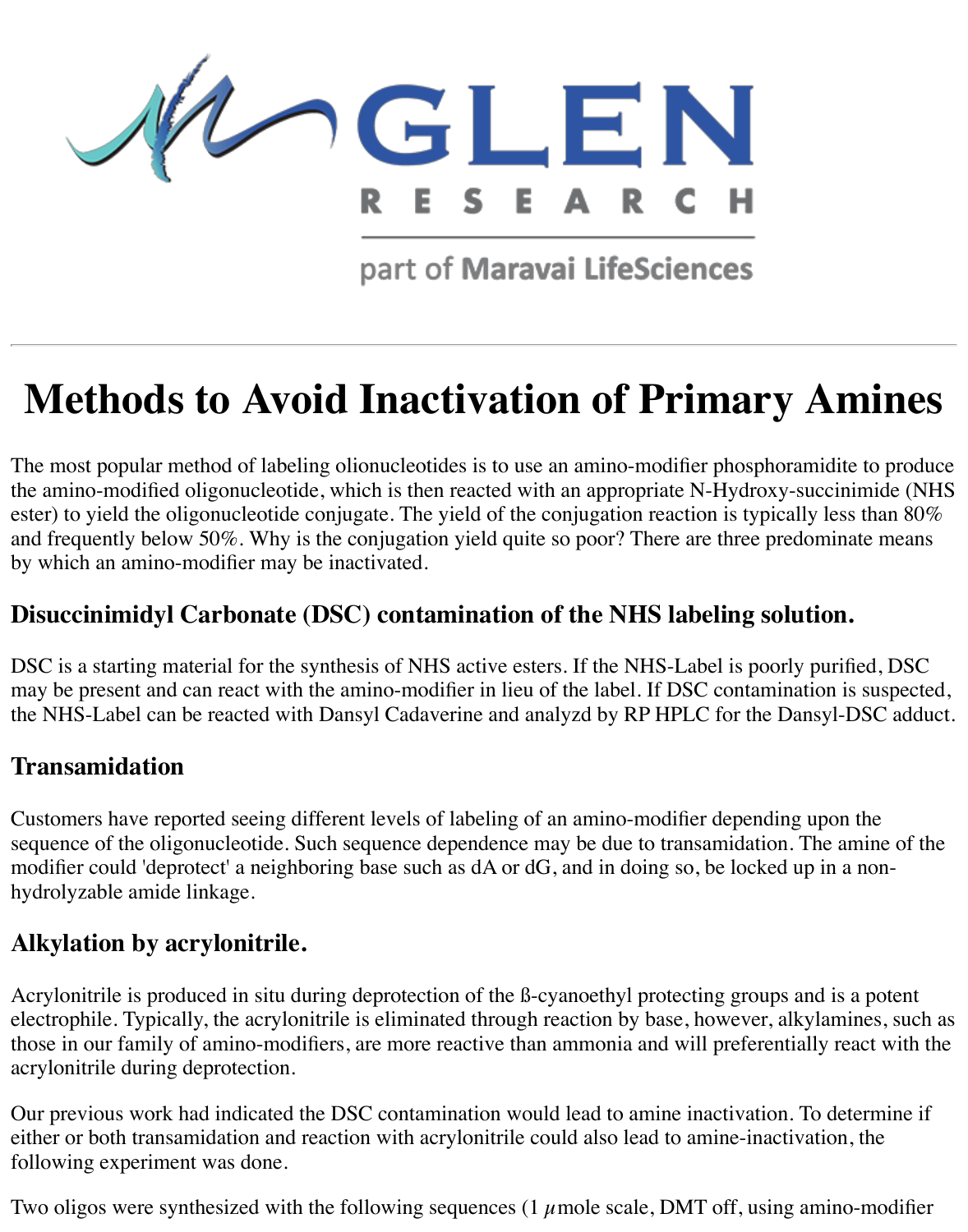10-1906. An additional deblock of the MMT group was done manually for 85 seconds since MMT is slower to remove than DMT.

#### **Amino-Modifier-AGT TTT TTT TTT Amino-Modifier-TTT TTT TTT TTT**

Each synthesis CPG was split in roughly equal portions. One portion of each synthesis was transferred to a Twist column and the other portion to a 4 mL vial. 10 mL of 10% diethylamine (DEA) in acetonitrile was pushed through each synthesis Twist column over a 30 second period into a waste vessel. This was repeated over a 60 second period using fresh 10% diethylamine. The columns were rinsed with ACN (10 mL or so), dried under an argon stream and the CPG transferred to 4 mL vials. Ammonium hydroxide (1 mL, 30% NH3) was added to each vial and the solutions were heated overnight at 55°C. The deprotected oligos were dried down and taken up in 500  $\mu$ L of water. A 250  $\mu$ L portion of each vial was labeled with 6  $\mu$ L TAMRA NHS ester according to our Technical Bulletin and desalted. The labeled and unlabeled oligos were analyzed by RP HPLC.

# **Results:**

The amino-modified-T12 oligo without DEA treatment showed a large peak that eluted just after the unlabeled oligo on RP HPLC. It comprised approximately 20% of the oligo and did not label with TAMRA. When treated with the DEA, this peak was reduced by approximately 90-95%. These data are consistent with the late eluting peak being the acrylonitrile adduct.

The amino-modified-AGT-T9 oligo without DEA treatment showed three peaks - all with longer elution times on RP HPLC. One of the peaks (approximately 8% in area) eluted a full minute after the unlabeled oligo whereas the other two - approximately 25% peak combined area - came out just after the unlabeled oligo where the acrylonitrile adduct was seen for the amino-modified-T12 probe. The fast eluting peaks were only partially resolved. When the support was treated with DEA, the large, fast eluting peak was substantially reduced, but a significant portion - approximately 10% or so peak area - remained. All of these peaks increased in percentage area when labeled with TAMRA indicating that they contain an inactive amine. These results are consistent with these peaks being the benzamide and isobutamide conjugates, the result of reaction with dA and dG respectively - with the isobutamide almost co-eluting with the acylonitrile adduct.

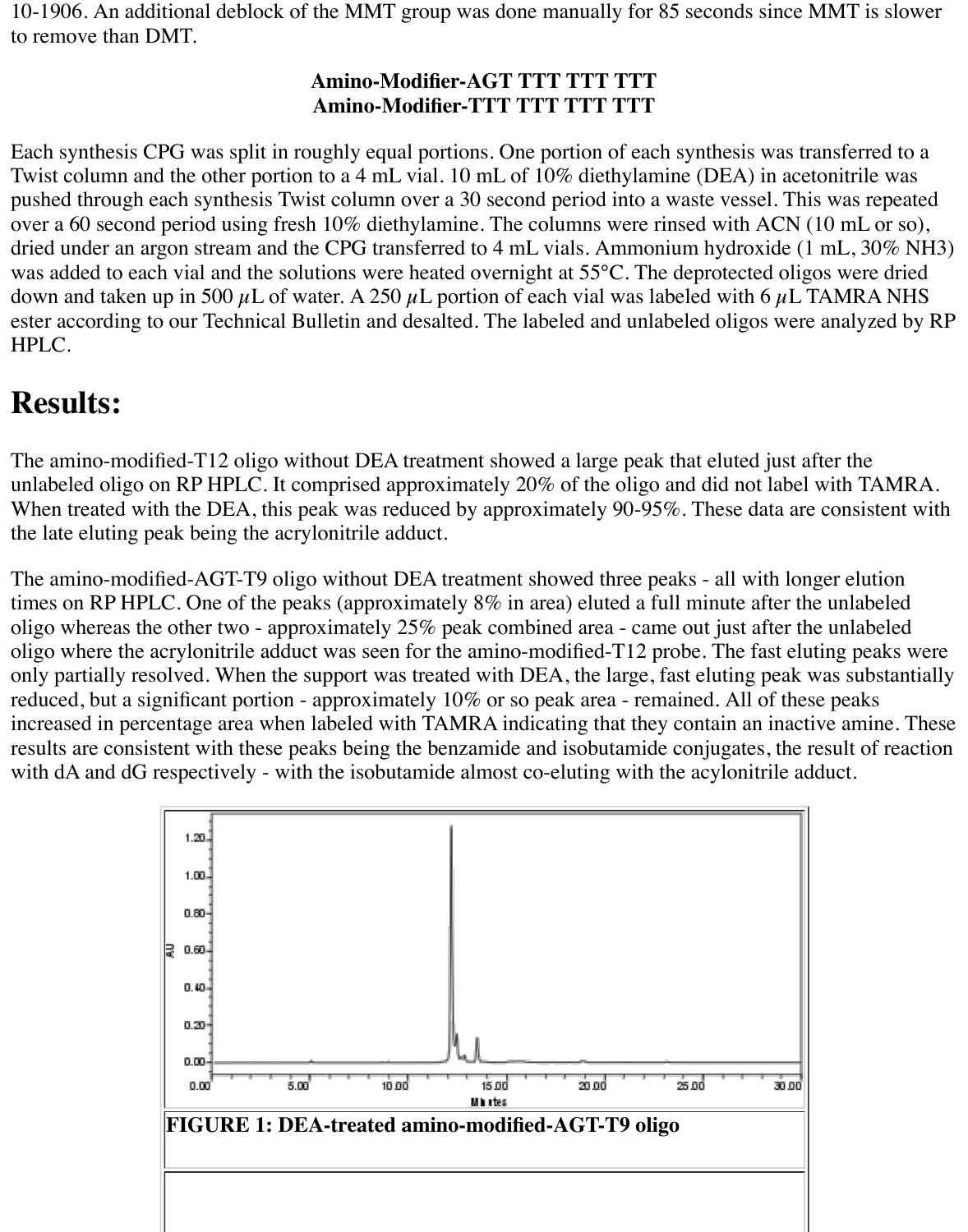

# **Conclusion:**

In summary, our data suggest that inactivation of amino-modifiers can occur by transamidation and reaction with acrylonitrile. The best solution to avoid inactivation is to keep the MMT group on the amine during